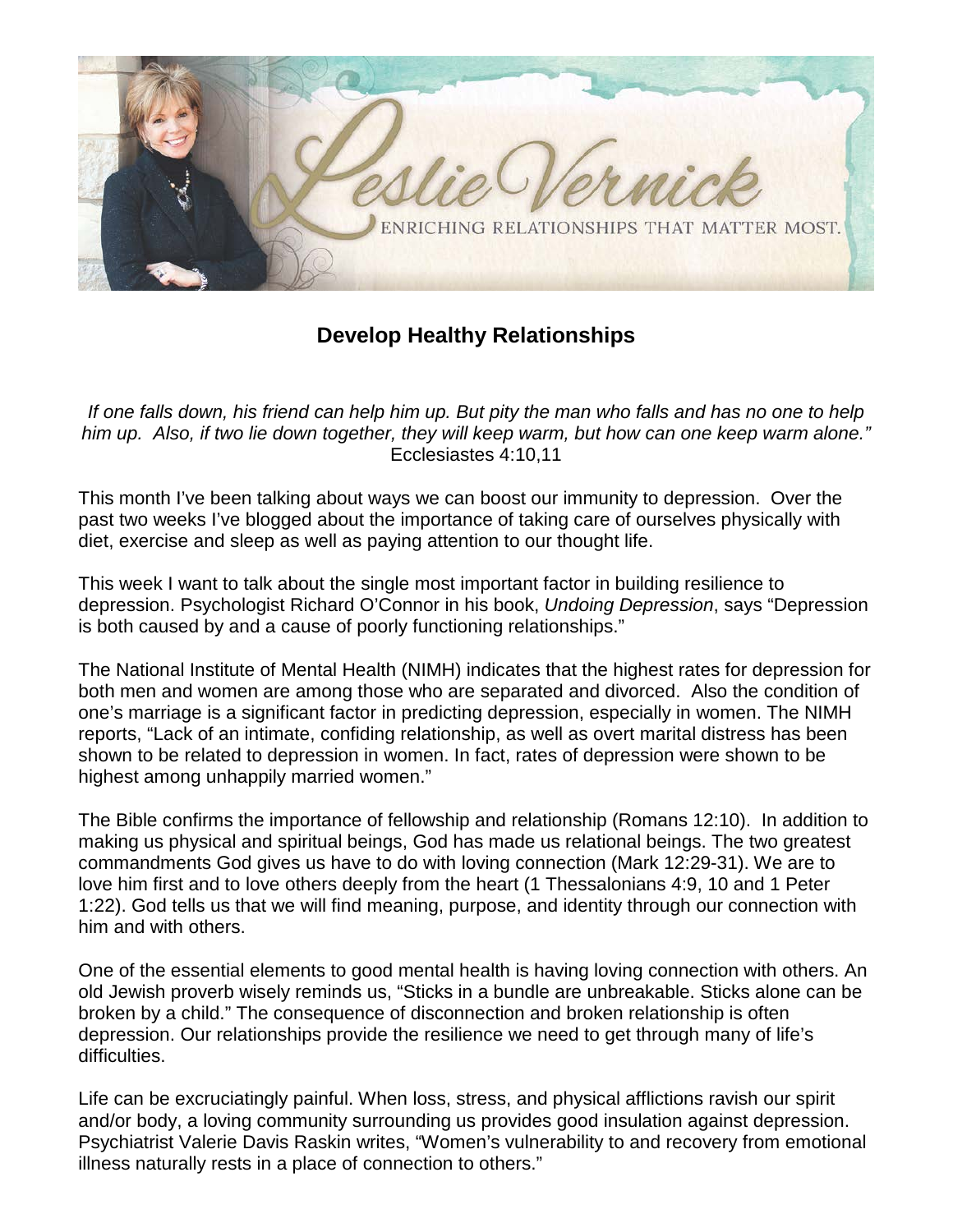Today people are less connected than ever. We have replaced community with convenience. Technology and gadgets have become our constant companions. I'm always saddened to watch couples out to dinner or friends gathering together where everyone is texting someone or checking e-mail instead of interacting with one another. Every week I hear from people who are successful, busy, competent and extremely lonely, even when they have a family and attend a good church.

What's the solution? Here are three things you can do to build better and stronger relationships into your life.

1. **Be committed.** Relationships take time, energy, and hard work. Intimacy doesn't happen overnight, and what we don't maintain (in all of life) will deteriorate, including our marriage and friendships. Invest yourself in getting to know specific people, serving them, and loving them. Christ calls us to love one another as he has loved us (John 15:12). However, when we feel desperate for connection, instead of loving people, we often look for people to love us. When we try to connect this way, we end up with people-centered or self-centered relationships rather than God-centered relationships. Those kind of relationships usually fail.

Being committed doesn't mean that we have no boundaries or we should never distance ourselves from someone who repeatedly sins against us. Every healthy relationship has some conditions that must be met to facilitate trust and security. God calls us to unconditional love, not unconditional relationship. If promises are repeatedly and carelessly broken and there is no repentance and change, you may still love that person, but a loving *relationship* with that person is impossible.

- 2. **Understand what healthy and unhealthy relationships look like**. Healthy relationships must contain certain essential ingredients. They are mutual caring, mutual honesty, mutual respect, mutual responsibility, and mutual repentance. The operative word being **MUTUAL.** All relationships have struggles and hurts, but by being caring, honest, respectful, responsible, and repentant, they can be worked through and healed. When one or more of these five ingredients is missing, a healthy relationship is impossible. You can minister to someone when some of the five core ingredients are missing or not mutual, but never confuse ministry with healthy relationship.
- 3. **Learn to resolve conflict.** Every relationship has conflict. It is a normal part of two fallen people trying to get along as well as being different, with various needs, ideas, thoughts and feelings. One common dysfunctional way of handling conflict is to avoid it all together. You never talk about what's bothering you. You never honestly share your own feelings. Instead you placate or people please until you burn out with exhaustion or anger and can't do it anymore (depression often being the result).

The opposite dysfunctional way people handle conflict is to attack their opponent, by criticizing, demeaning and yelling until the other person gives in. Neither way resolves conflict, and both approaches eventually ruin the relationship.

When you need to resolve something, be honest. Define the problem using **I** words verses **you** words. For example, **"I** don't like the way the house looks, will you help me clean it up?" verses "**You** never help me around here." or "**I** feel disrespected by the way you spoke to me just now" verses "**You're** so rude all the time." Once you've